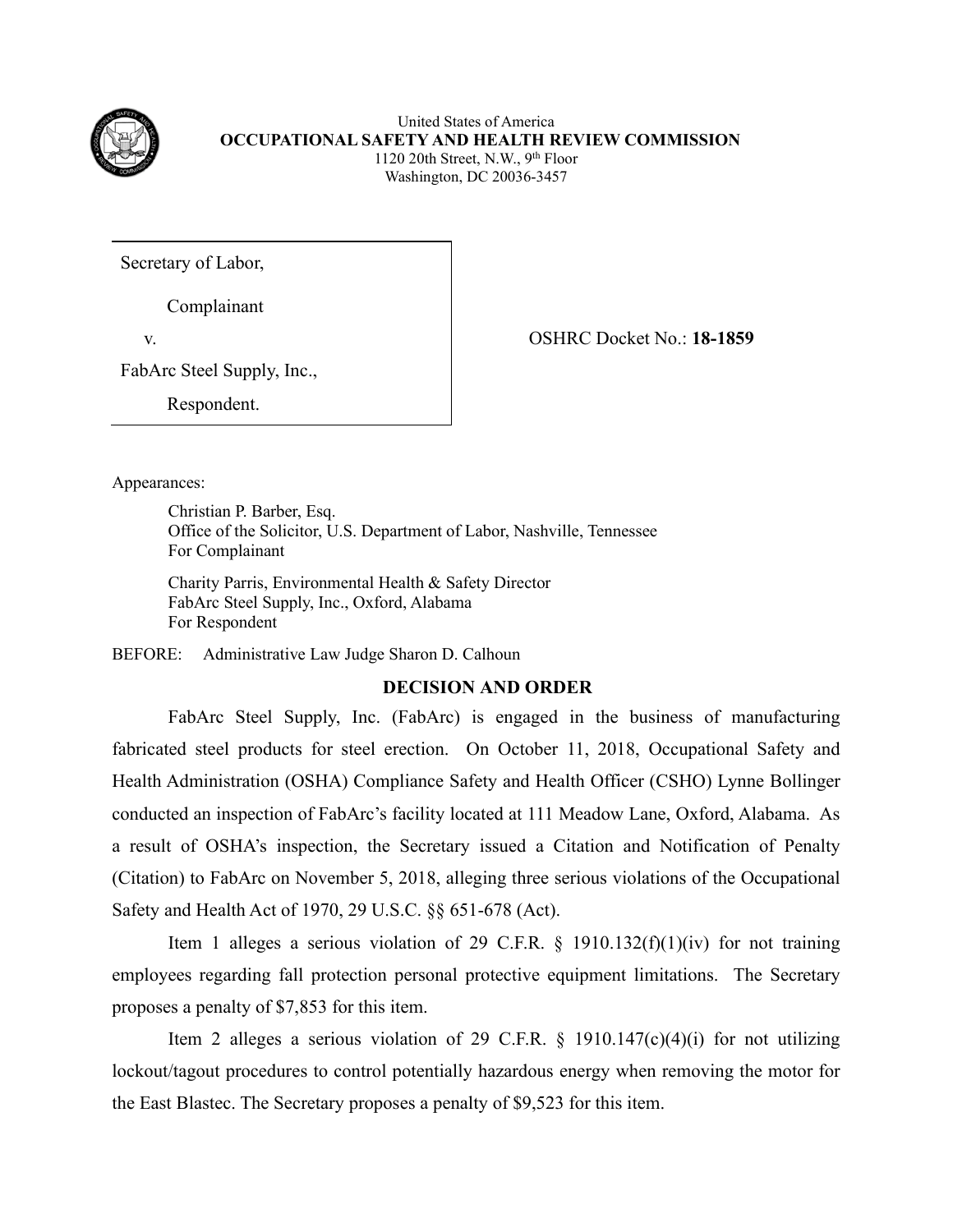Item 3 alleges a serious violation of 29 C.F.R. § 1910.178(p)(1) for not taking a forklift out of service until it repaired its malfunctioning horn and an oil leak. The Secretary proposes a penalty of \$ 6,282 for this item.

#### **JURISDICTION AND COVERAGE**

FabArc timely contested the Citation. Thereafter, this case was designated for Simplified Proceedings under Subpart M,  $\S$  2200.203(a), of the Commission Rules of Procedure.<sup>[1](#page-1-0)</sup> The Court held a hearing in this matter on April 24, 2019, in Anniston, Alabama. Both parties filed post-hearing briefs on June 3, 2019. The parties stipulated jurisdiction of this action is conferred upon the Commission pursuant to  $\S 10(c)$  of the Act (Exh. J-1, ¶1). FabArc also admits that at all times relevant to this action it was an employer engaged in a business affecting interstate commerce within the meaning of  $\S 3(5)$  of the Act, 29 U.S.C.  $\S 652(5)$  (Tr. 13-14; Exh. J-1,  $\P 2$ ). Based on the stipulations and the record evidence, the Court finds the Commission has jurisdiction over this proceeding under  $\S$  10(c) of the Act and FabArc is a covered employer under  $\S$  3(5) of the Act.

For the reasons that follow, the Court **VACATES** Item 1, and **AFFIRMS** Items 2 and 3 of the Citation and assesses penalties in the amount of \$8,500 for Item 2 and \$5,600 for Item 3.

#### **BACKGROUND**

FabArc engages in the business of manufacturing fabricated steel products for steel erection (Tr. 58). It employs an average of 300 employees at its Oxford, Alabama, facility (Tr. 58; Exh. J-1 ¶4). OSHA initiated an inspection of the facility following FabArc's report to OSHA on October 4, 2018, of an accident at the facility resulting in an employee's finger being amputated. The employee was in the process of loading onto a golf cart the motor of the Blastec<sup>[2](#page-1-1)</sup> machine at issue in this proceeding when the motor flipped while the employee's hands were inside of the strap holding the machine (Tr. 26, 58-59). CSHO Bollinger<sup>[3](#page-1-2)</sup> initiated an

<span id="page-1-0"></span><sup>&</sup>lt;sup>1</sup> During the pendency of this action, the revised Commission's Rules of Procedure became effective on June 10, 2019.

<span id="page-1-1"></span><sup>&</sup>lt;sup>2</sup> During the hearing, the terms "baghouse" and "dust collector" were used interchangeably to refer to the Blastec machine.

<span id="page-1-2"></span><sup>&</sup>lt;sup>3</sup> CSHO Bollinger graduated from Georgia Tech with a bachelor's degree in Industrial Engineering. She worked 2 ½ years with Union Carbide as an Associate Industrial Engineer, and for 17 years as an Associate Engineer, eventually becoming a Senior Engineer. After Union Carbide, CSHO Bollinger was employed as a Manufacturing Safety Engineer with Communications Technology Corporation for 1 ½ to 2 years when she left to work for OSHA. CSHO Bollinger will have been employed with OSHA as a Safety Engineer for 10 years at the end of 2019. She is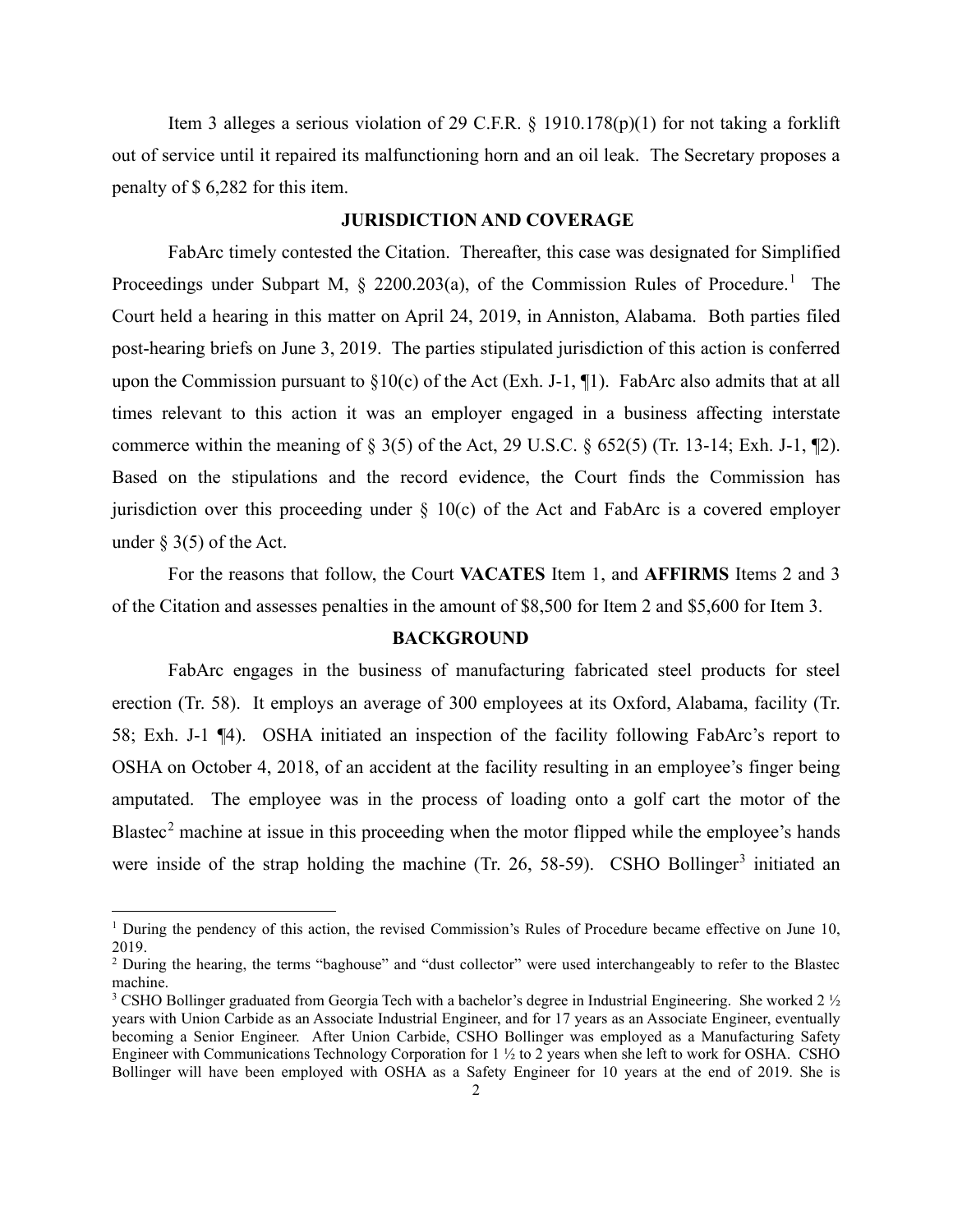inspection of the facility on October 11, 2018, by meeting with a representative of the company to explain why she was there. She conducted an opening conference, inspected the location of the accident, interviewed employees, inspected the fall protection equipment, and reviewed the lockout/tagout procedures and the forklift inspection records (Tr. 45, 59-60, 75, 80, 85; Exh. J-1 ¶6). CSHO Bollinger found no violations relating to the accident. However, she found alleged violations of the fall protection, lockout/tagout, and powered industrial trucks standards.<sup>[4](#page-2-0)</sup> Those alleged violations are at issue here.

The evidence regarding the violations found by CSHO Bollinger reveals that at 4 a.m. on the day of the accident, maintenance employee #1, who described himself as leadman, received a note left by the night shift that an electric motor in the baghouse<sup>[5](#page-2-1)</sup> was no longer working (Tr. 26-27, 28). Because the motor was not working it caused problems with the shop blaster. The motor was removed on the day of the accident and was subsequently replaced with a new one (Tr. 59-61; Exhs. J-2 - J-6). The malfunctioning motor was located at the top of the Blastec machine, at a height of approximately 18 feet (Tr. 29, 62, 64; Exhs. J-2, J-4; J-6). In order to access the motor, employees used a manlift (Tr. 30, 31; Exhs. J-1 ¶15, J-7).

Removing the motor was maintenance employee #1's first assignment for the day. He did not communicate this assignment to his supervisor before starting it because his supervisor does not arrive until 7 a.m. (Tr. 28, 43). Maintenance employee #1 testified maintenance get to the facility early to get the shop ready for the day shift (Tr. 28, 48). Therefore, he and another employee (maintenance employee #2) initiated the assignment by putting on their harnesses and taking the manlift to the top of the Blastec machine. Both employees were tied off to the basket of the manlift as they rode up (Tr. 31, 35, 43; Exh. J-1 ¶12). Maintenance employee #2 remained tied off in the manlift and was there as a "buddy" to observe in case anything went wrong (Tr. 38, 44). Maintenance employee #1 testified the manlift was situated to the left of the baghouse, without a gap between it and the baghouse and was not moved until he came off the top of the

<span id="page-2-0"></span>responsible for inspecting worksites and preparing reports (Tr. 55-57). 4 OSHA's Regional Emphasis Program requiring forklifts in the facility to be included in an inspection was the basis for expanding the inspection to include the forklift at issue (Tr. 74-75; Exh. J-18).

<span id="page-2-1"></span><sup>&</sup>lt;sup>5</sup> Maintenance employee #1 described the baghouse as "a blaster, steel shop blaster. Steel runs through it and it gets all of the scale off of it, but the baghouse is a dust collector. It's got filters in it with a electric motor, fan on top, it pulls the dust out of the machine into the filters, substance caught in barrels." (Tr. 27) The baghouse is attached to the blaster by a big pipe, but stands 3 to 8 feet away from the blaster (Tr. 27).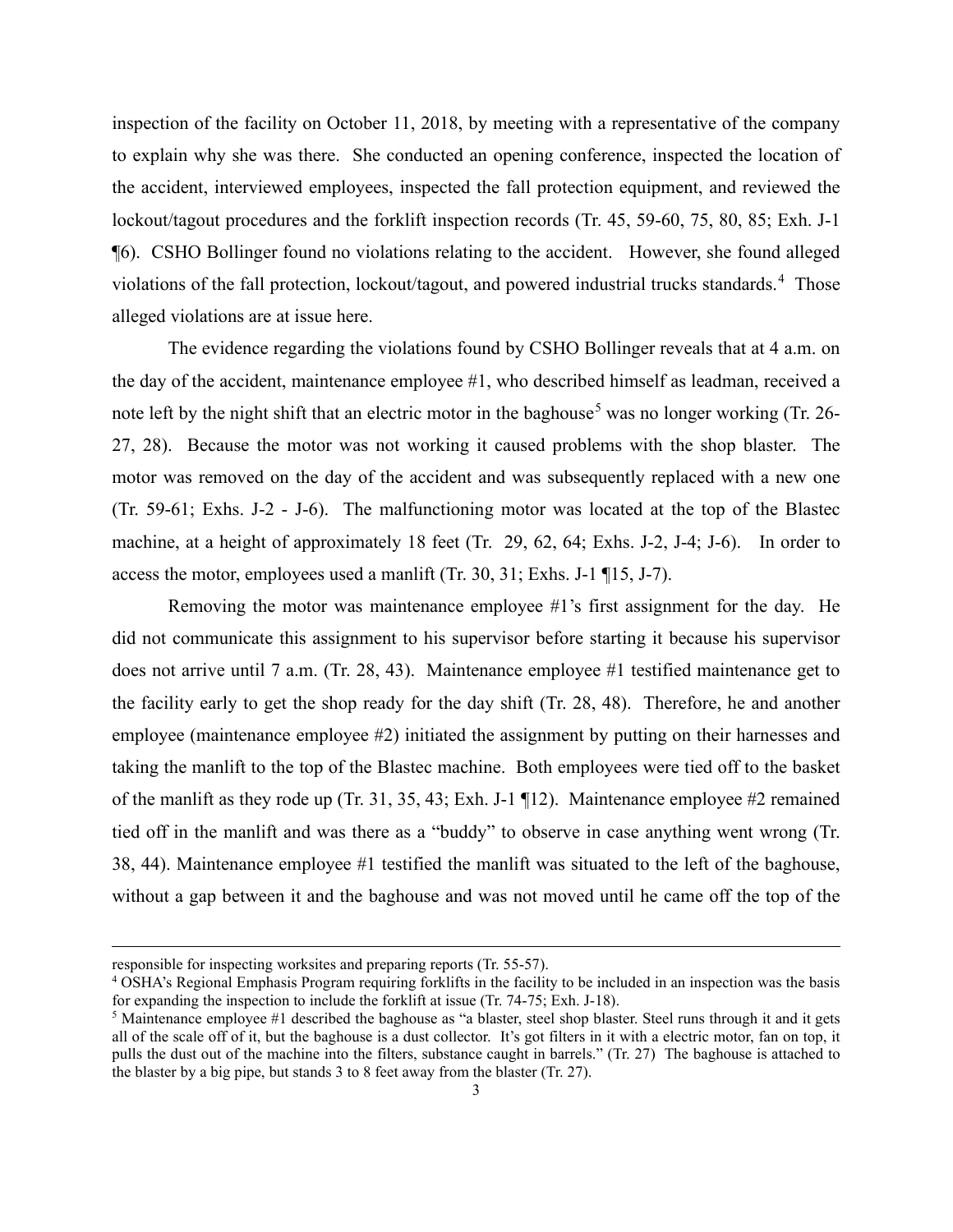baghouse<sup>[6](#page-3-0)</sup> (Tr. 39, 40, 45).

Once on top of the baghouse, maintenance employee #1 detached his fall protection from the manlift, exited and connected his lanyard to an eyebolt located on the top of the baghouse at foot level (Tr. 33; Exhs. J-1 ¶13. J-12). His usual practice was to tie off to the eyebolt because there was no other place to tie off to (Tr. 35). Although maintenance employee #1 had been on top of other baghouses in the facility to work on motors, this was the first time he had been on top of the instant Blastec machine in the seven years since it had been installed<sup>[7](#page-3-1)</sup> (Tr. 34, 51). Maintenance employee #1 testified he had received fall protection training and had previously seen FabArc's lockout/tagout procedures (Tr. 40, 49; Exh. J-16).

While on top of the baghouse, maintenance employee #1 determined the motor had power, so he turned off the power at the isolation switch he located to the left of the blaster, which he testified killed all the power to the motor (Tr. 28-29, 31, 41; Exh J-10). The circuit feeding the motor was rated at 480 volts (Tr. 36, 69). After disconnecting the power, he verified the circuit was no longer energized by using a voltmeter (Tr. 36, 47). According to maintenance employee #1 the circuit could not be re-energized because he was the only one who could get to the isolation switch (Tr. 36, 46). He could not lock out the machine at the main disconnect because its locking mechanism was broken (Tr. 29, 41). A replacement for the locking mechanism had been ordered but had not yet arrived (Tr. 42). Once the power was turned off at the isolation switch, unhooked the wires, put straps around the motor and pulled it out of the top with an overhead crane (Tr. 29, 37, 38-39). The crane took the motor to the center of the bay and then south to a golf cart where it was to be lowered (Tr. 39).

CSHO Bollinger recommended the issuance of a citation for a violation of 29 C.F.R. § 1910.132(f)(1)(iv) because maintenance employee  $#1$  was exposed to a fall hazard greater than four foot and he and the safety director did not demonstrate an understanding of the fall protection limitations when they told her anchoring the lanyard at feet level was safe (Tr. 65, 83). FabArc provided no fall protection training records during the inspection (Tr. 65).

CSHO Bollinger recommended the issuance of a citation for a violation of 29 C.F.R. §

<span id="page-3-0"></span><sup>6</sup> Maintenance employee #1 testified he did not leave the top of the baghouse until after the employee whose finger was caught in the strap and amputated had left the facility (Tr. 45).

<span id="page-3-1"></span> $<sup>7</sup>$  This machine is one of two baghouses in the East Shop. The facility also has one baghouse inside the West Shop</sup> and three on the outside of the West Shop (Tr. 33, 34).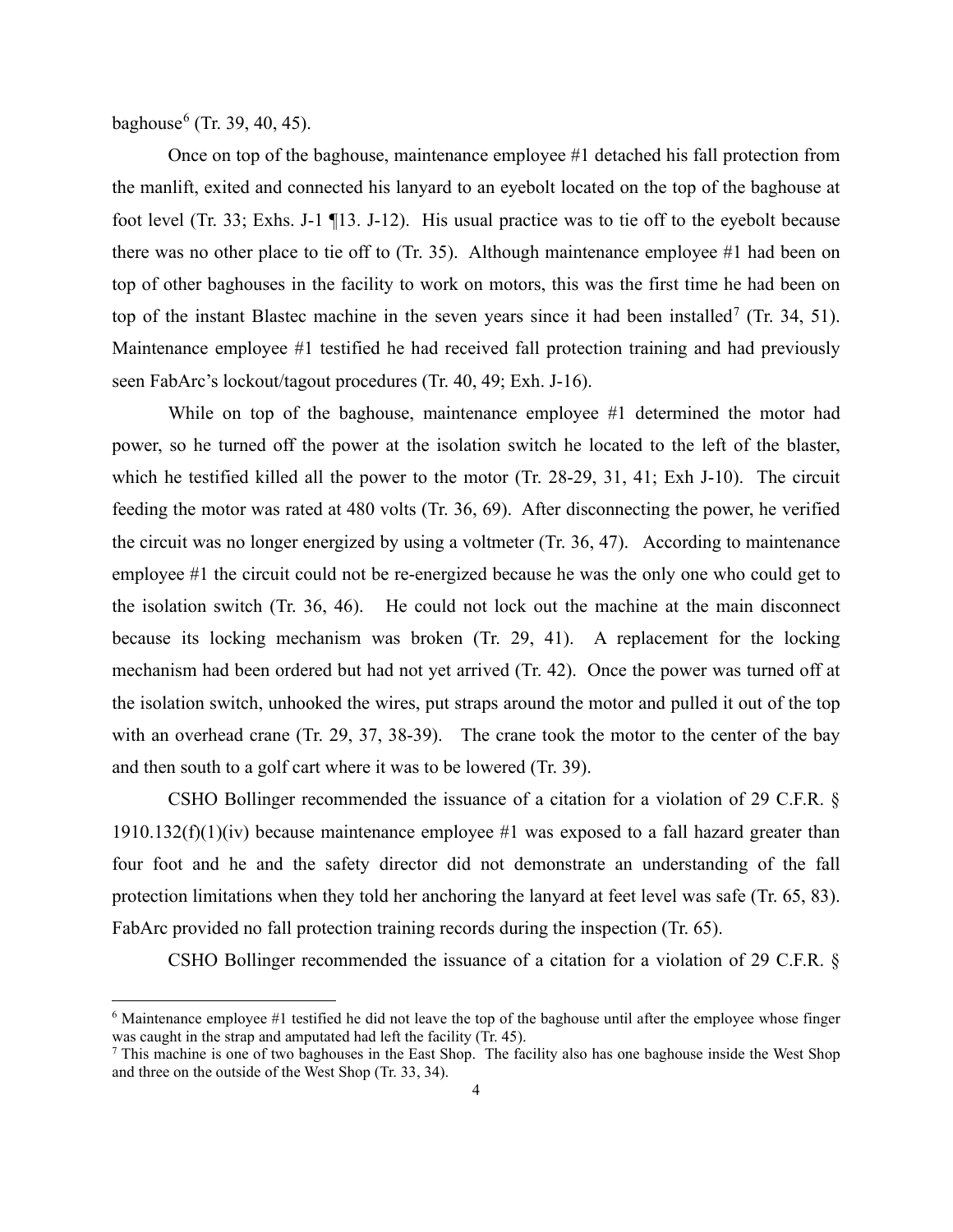1910.147(c)(4)(i) because, although FabArc had lockout/tagout procedures, they were not followed on the day of the accident in that employees could not attach a lock to the disconnect which was broken (Tr. 68-69; Exhs. J-10, J-16). CSHO Bollinger further testified that no locks were on the isolation switch to ensure it was not reenergized. Since two employees were working on the assignment, two locks should have been placed on the isolation switch to prevent unexpected energization (Tr. 70-72; Exh. J-10).

CSHO Bollinger also recommended issuance of a citation for violation of 29 C.F.R. §  $1910.178(p)(1)$  based on her review of the inspection records for the forklift which revealed it had been used since February without a working horn, and had been used at times when it was leaking or having problems with the brakes (Tr. 75-76). The forklift was equipped with a yellow strobe light which CSHO Bollinger testified was a warning device on forklifts equipped with them (Tr. 86-87; Exh. J-1 ¶7).

Based on CSHO Bollinger's inspection of the facility, OSHA issued the Citation at issue in this case to FabArc on November 5, 2018.

#### **STIPULATIONS**

The parties submitted the following stipulations as a joint exhibit:

- 1. Jurisdiction of this action is conferred upon the Commission pursuant to Section 10 (c) of the Occupational Safety and Health Act of 1970, 29 U.S.C. § 651 *et. seq.*, hereinafter the Act, 19 U.S.C. § 659(c).
- 2. At all times relevant to this action, Respondent was an employer engaged in a business affecting commerce within the meaning of Section 3(5) of the Act, 29 U.S.C. § 651(5).
- 3. On the date of the alleged violations, Respondent had a place of employment at 111 Meadow Lane, Oxford, Alabama (the worksite), where it engaged in the business of manufacturing fabricated steel products.
- 4. Respondent employs an average of 300 employees at its Oxford, Alabama, facility.
- 5. On October 4, 2018, an accident occurred at the worksite. On that date, Charity Parris, Respondent's Enforcement, Health & Safety Director, reported the accident to the Occupational Safety and Health Administration (OSHA).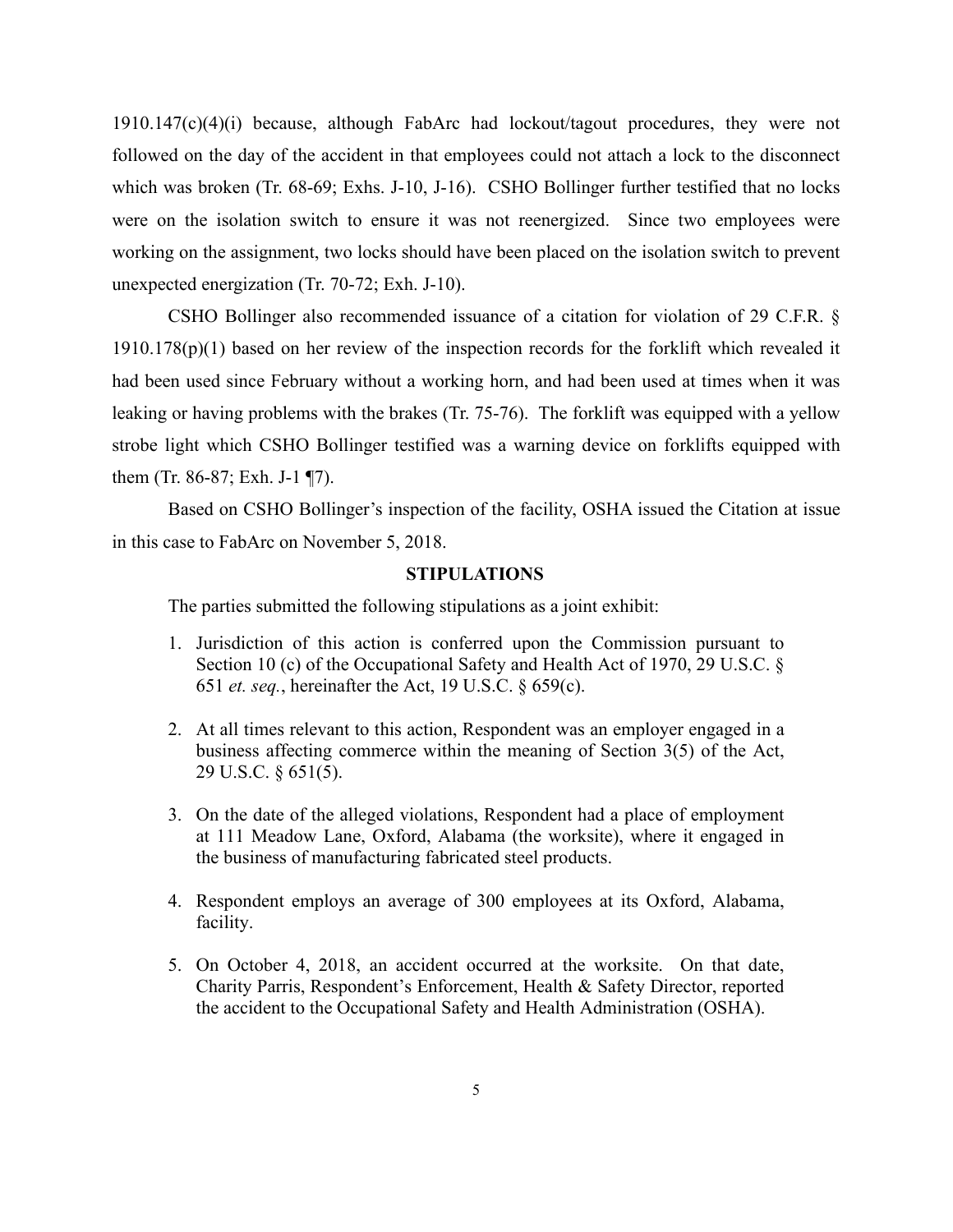- 6. OSHA Compliance Safety and Health Officer Lynn Bollinger, an authorized representative of Complainant, conducted an opening conference on October 11, 2018, and conducted the inspection of the worksite, Inspection No. 1352763.
- 7. As a result of the inspection, Complainant issued to Respondent a Citation and Notification of Penalty pursuant to Section 9(a) of the Act, 29 U.S.C. § 658(a).
- 8. The Citation and Notification of Penalty identifies and describes the specific violations alleged, the corresponding abatement dates, and the penalties proposed.
- 9. On or about November 15, 2018, by a document of the same date, Complainant received notification, pursuant to Section 10(c) of the Act, 29 U.S.C. § 659(c), of Respondent's intention to contest the aforesaid Citation and Notification of Penalty.
- 10. On October 4, 2018, in the facility's East Shop Detail Bay, two maintenance employees, [maintenance employee #1] and [maintenance employee #2], were directed to troubleshoot the dust-collector vacuum system for a Blastec shot blasting machine.
- 11. The employees used a boom lift to reach the top of the dust collector, where the motor controlling the vacuum system was located.
- 12. Both employees used personal fall protection harnesses attached to the boom lift.
- 13. Once at the top of the dust collector, in order to remove the motor [maintenance employee #1] exited the boom lift and stood on top of the dust collector, unclipping his harness from the boom lift and clipping it to a lifting eye on the corner of the dust collector at foot level. There was no other location to which he could attach, other than lifting eyes at foot level.
- 14. At some point before October 4, 2018, the main disconnect handle for the Blastec machine broke and a lock could not be applied to it.
- 15. Before performing work to troubleshoot and remove the dust-collector vacuum system's motor on October 4, the employees turned off a power isolating "light switch" that was located at least 20 feet above the floor, several feet from the motor, and accessible only to persons on top of the dust collector near the motor. No lock was used, contrary to Respondent's machine-specific lockout procedures.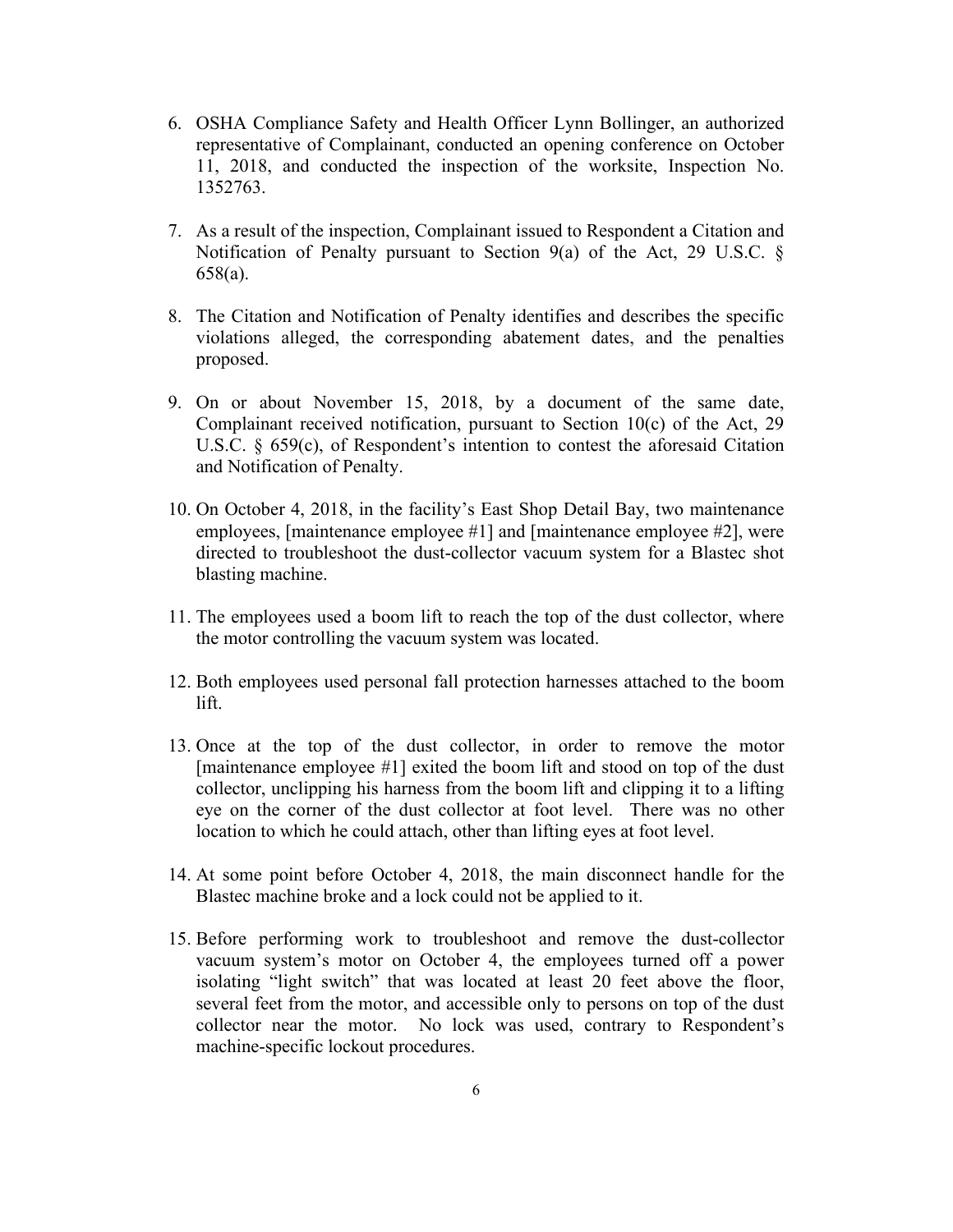- 16. Inspection records for the forklift truck used in the area of the dust collector documented that the forklift had been operated without a working horn for at least four months, and had been leaking fluid for two weeks.
- 17. The forklift's backup alarm was operational, as was a strobe light that activated when the machine was put into gear.

(Exh. J-1.)

## **THE CITATION**

### *The Secretary 's Burden of Proof*

To establish a violation, "the Secretary must show by a preponderance of the evidence that: (1) the cited standard applies; (2) there was a failure to comply with the cited standard; (3) employees had access to the violative condition; and (4) the cited employer either knew or could have known of the condition with the exercise of reasonable diligence." *Astra Pharma. Prods*., No. 78-6247, 1981 WL 18810, at \*4 (OSHRC July 30, 1981), *aff'd in relevant part*, 681 F.2d 169 (1st Cir. 1982).

#### **Item 1: Alleged Serious Violation of § 1910.132(f)(1)(iv)**

*Alleged Violation Description*

Item 1 alleges:

On or about October 11, 2018- East Shop Detail Bay, employees were exposed to fall hazards when not being aware that anchoring a harness/lanyard to an eyebolt located at foot level would permit a free fall greater than six feet.

### *Section 1910.132(f)(1)(iv)*

### Section  $1910.132(f)(1)(iv)$  provides:

. . .

*Training.* (1) The employer shall provide training to each employee who is required by this section to use PPE. Each such employee shall be trained to know at least the following:

(iv) The limitations of the PPE[.]

*(1) Applicability of the Cited Standard* 

Subpart I of the Occupational Safety and Health Standards in Part 1910 addresses personal protective equipment. On January 17, 2017, a new standard for fall protection in general industry became effective. That standard, found at 29 C.F.R. § 1910.140 sets forth the requirements for fall protection and provides, regarding the scope and application of the standard, "This section establishes performance, care, and use criteria for all personal fall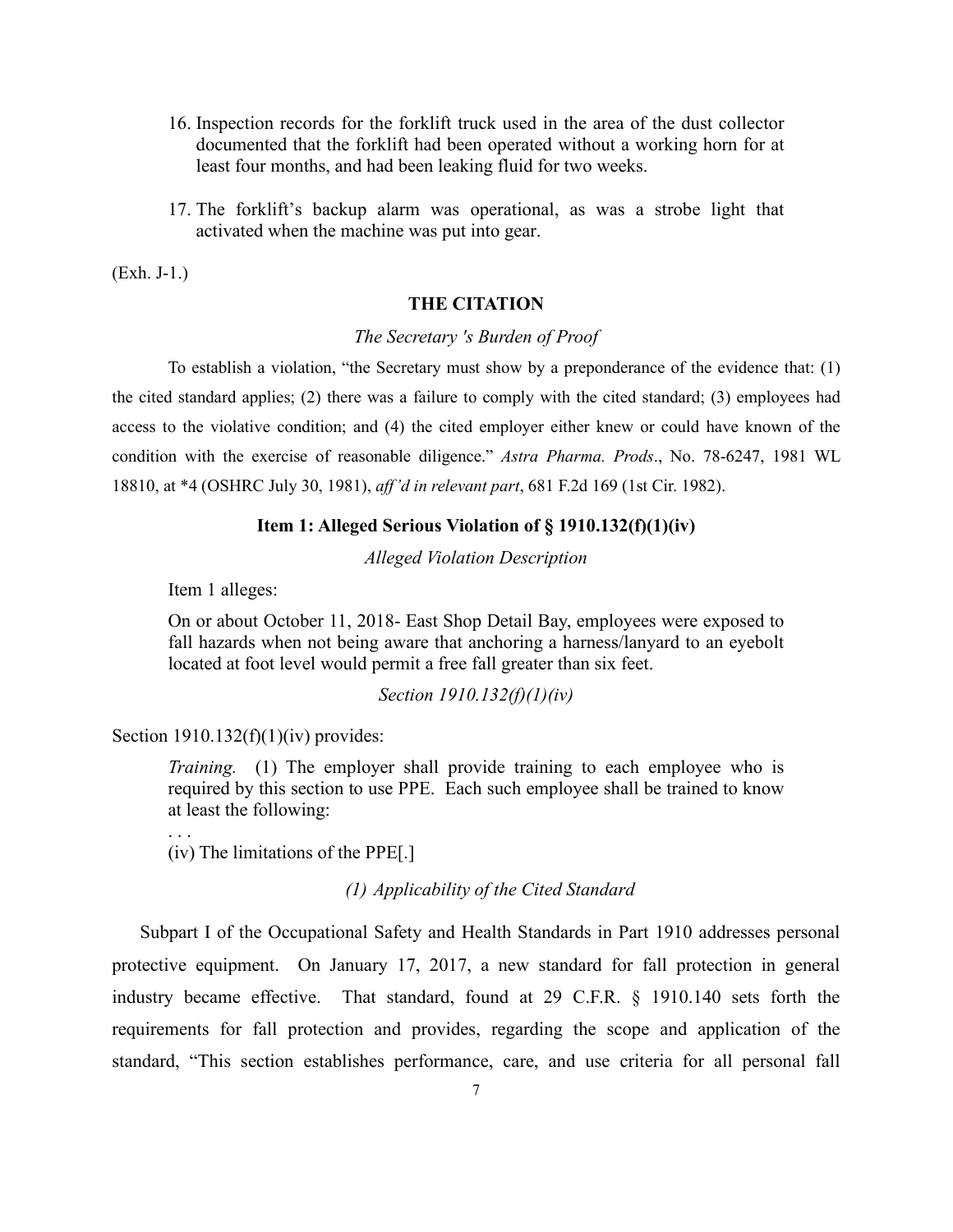protection systems. The employer must ensure that each personal fall protection system used to comply with this part must meet the requirements of this section." 29 C.F.R. § 1910.140(a). The standard at § 1910.140(d)(2)(ii) further sets forth requirements for rigging personal fall arrest systems as follows:

Personal fall arrest systems are rigged in such a manner that the employee cannot free fall more than 6 feet (1.8m) or contact a lower level. A free fall may be more than 6 feet (1.8 m) provided the employer can demonstrate the manufacturer designed the system to allow a free fall of more than 6 feet and tested the system to ensure a maximum arresting force of 1,800 pounds (8kN) is not exceeded.

The Secretary did not cite the new fall protection standard for the alleged violations here where maintenance employee #1 secured his lanyard at foot level, exposing himself to a free fall of more than 6 feet. Instead, the Secretary alleges a violation of [the standard found at §1910.132](http://www.westlaw.com/Link/Document/FullText?findType=L&pubNum=1000547&cite=29CFRS1910.132&originatingDoc=I95cda998e44611ddbc7bf97f340af743&refType=RB&originationContext=document&vr=3.0&rs=cblt1.0&transitionType=DocumentItem&contextData=(sc.Search)#co_pp_8b3b0000958a4) (specifically  $\S 1910.132(f)(1)(iv)$ ) which, prior to the effective date of the new standard had long been considered broad enough to apply to fall hazards. Fall protection such as a safety harness was considered a form of personal protective equipment. *Bethlehem Steel Corp*., 10 BNA OSHC 1470, 1472 (No. 79-310, 1982); *Hackney Inc.*, 16 BNA OSHC 1806, 1807-08 (No. 91-2409, 1994); *Cleveland Electric Illuminating Co.*, 16 BNA OSHC 2091, 2093 (No. 91-2198, 1994).

The necessity of fall protection pursuant to § 1910.132, however, is premised on a hazard assessment by the employer that fall protection is necessary, as set forth in §1910.132(d):

*Hazard assessment and equipment selection.* (1) The employer shall assess the workplace to determine if hazards are present, or are likely to be present which necessitate the use of personal protective equipment (PPE). If such hazards are present, or likely to be present, the employer shall:

(i) Select, and have each affected employee use, the types of PPE that will protect the affected employee from the hazards identified in the hazard assessment;

(ii) Communicate selection decisions to each affected employee; and

(iii) Select PPE that properly fits each affected employee

. . .

For the alleged violative conditions at issue, the standard found at  $\S$  1910.140(d)(2)(ii) is the more specific standard. The Secretary did not move to amend the Citation to allege this new fall protection standard. As the cited standard is more general and is premised on completion of a hazard assessment, it is not applicable to the alleged violative conditions.

Item 1, alleging a violation of  $\S$  1910.132(f)(1)(iv) is vacated.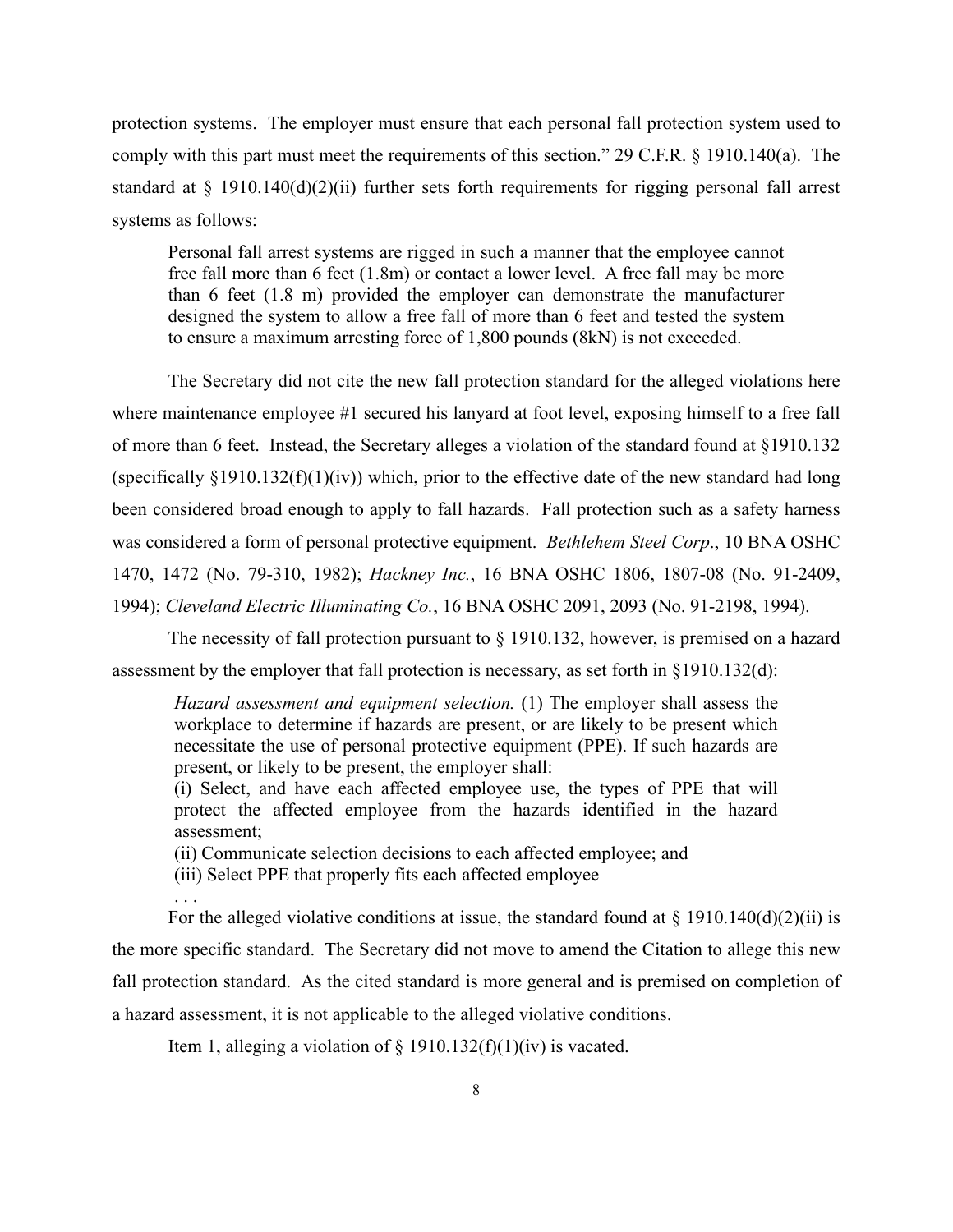#### **Item 2: Alleged Serious Violation of § 1910.147(c)(4)(i)**

*Alleged Violation Description*

Item 2 alleges:

On or about October 11, 2018- East Shop Detail Bay, the lockout/tagout procedure for the East Blastec was not used when removing the non-functioning motor from the top of the equipment.

#### *Section 1910.147(c)(4)(i)*

#### Section  $1910.147(c)(4)(i)$  provides:

*Energy control procedure.* (i) Procedures shall be developed, documented and utilized for the control of potentially hazardous energy when employees are engaged in the activities covered by this section.

NOTE: Exception: The employer need not document the required procedure for a particular machine or equipment, when all of the following elements exists: (1) The machine or equipment has no potential for stored or residual energy or reaccumulation of stored energy after shut down which could endanger employees; (2) the machine or equipment has a single energy source which can be readily identified and isolated; (3) the isolation and locking out of that energy source will completely deenergize and deactivate the machine or equipment; (4) the machine or equipment is isolated from that energy source and locked out during servicing or maintenance; (5) a single lockout device will achieve a locked-out condition; (6) the lockout device is under the exclusive control of the authorized employee performing the servicing or maintenance; (7) the servicing or maintenance does not create hazards for other employees; and (8) the employer, in utilizing this exception, has had no accidents involving the unexpected activation or reenergization of the machine or equipment during servicing or maintenance.

### *(1) Applicability of the Cited Standard*

Section  $1910.147(a)(i)$  of the LOTO standard provides the "standard covers the servicing and maintenance of machines and equipment in which the *unexpected* energization or start up of the machines or equipment, or release of stored energy could cause injury to employees."

The Blastec machine housing the motor was energized with 480 volts of electricity. Its energy source could be controlled at the main disconnect and at the isolation switch. On the day of the accident, the two maintenance employees were tasked with removing the motor which was not functioning. To do so they were required to de-energize the Blastec machine. To prevent the unexpected energization or start up of the Blastec, the employees were to tag out the machine consistent with FabArc's lockout/tagout procedures for the control of hazardous energy when employees serviced the Blastec (Exh. J-16). On the day of the accident the two maintenance employees were on the top of the Blastec, each had access to the isolation switch which was not locked and tagged out while maintenance employee #1 disconnected the wiring to the motor.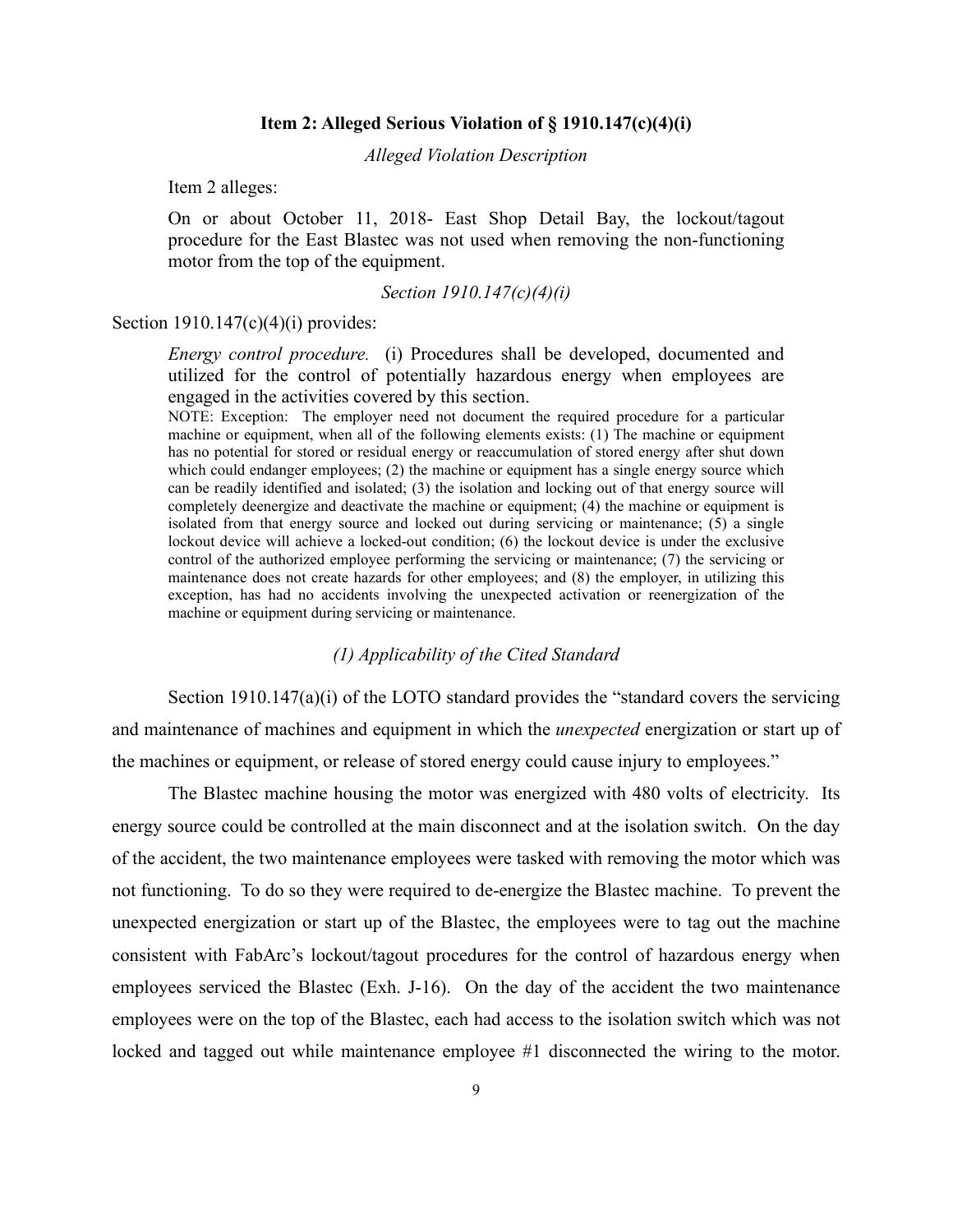Although it did not happen, employee #2 could have turned on the isolation switch thereby reenergizing the Blastec. The main disconnect, which also was not locked and tagged out, but was placed in the off position, could have been turned to the on position. Unexpected energization or start up of the machine could have occurred with devasting consequences while maintenance employee #1 was in the process of removing the wiring connecting the motor to the Blastec because the energy source was not locked and tagged out as required by the standard.

FabArc asserts the procedures set forth in Exhibit J-16 are not for the Blastec machine at issue in this matter. The Court is not persuaded by and places no weight on this argument. No evidence or testimony at the hearing was elicited to support this claim. Likewise, despite FabArc's claim the Blastec had a single energy source, it did not establish any of the other requirements necessary to establish the exception to the standard.

#### Applicability of  $\S$  1910.147(c)(4)(i) is established.

## *(2) Compliance with the Terms of the Cited Standard*

FabArc had in place lockout/tagout procedures for the control of hazardous energy for the Blastec, but it failed to utilize those procedures when the employees were engaged in the servicing and maintenance of the machine. The main disconnect was not locked and tagged out because the device for securing the locks was broken (Tr. 41). Instead, the employees placed the main disconnect in the off position and disconnected the power at the isolation switch, without attaching lock out devices to either (Tr. 46, 71-72; Exh. J-22). CSHO Bollinger testified that because two employees could access the isolation switch, two lockout devices should have placed on the isolation switch (Tr. 71-72). As the energy source to the Blastec machine was not locked and tagged out, violation of the terms of  $\S$  1910.147(c)(4)(i) is established.

#### *(3) Access to the Violative Condition*

Maintenance employees #1 and #2 worked at the top of the Blastec machine engaged in the process of the removing the motor from the machine. The two employees accessed the top of the machine by a manlift. Maintenance employee #1 exited the manlift, disconnected the power to the machine from the isolation switch before removing wiring connecting the motor to the machine, and placed straps on the motor so it could be removed from the machine with an overhead crane (Tr. 39). Employee #2 observed from the manlift. No lockout/tagout procedures were utilized. Both employees had access to unexpected energization of the machine. The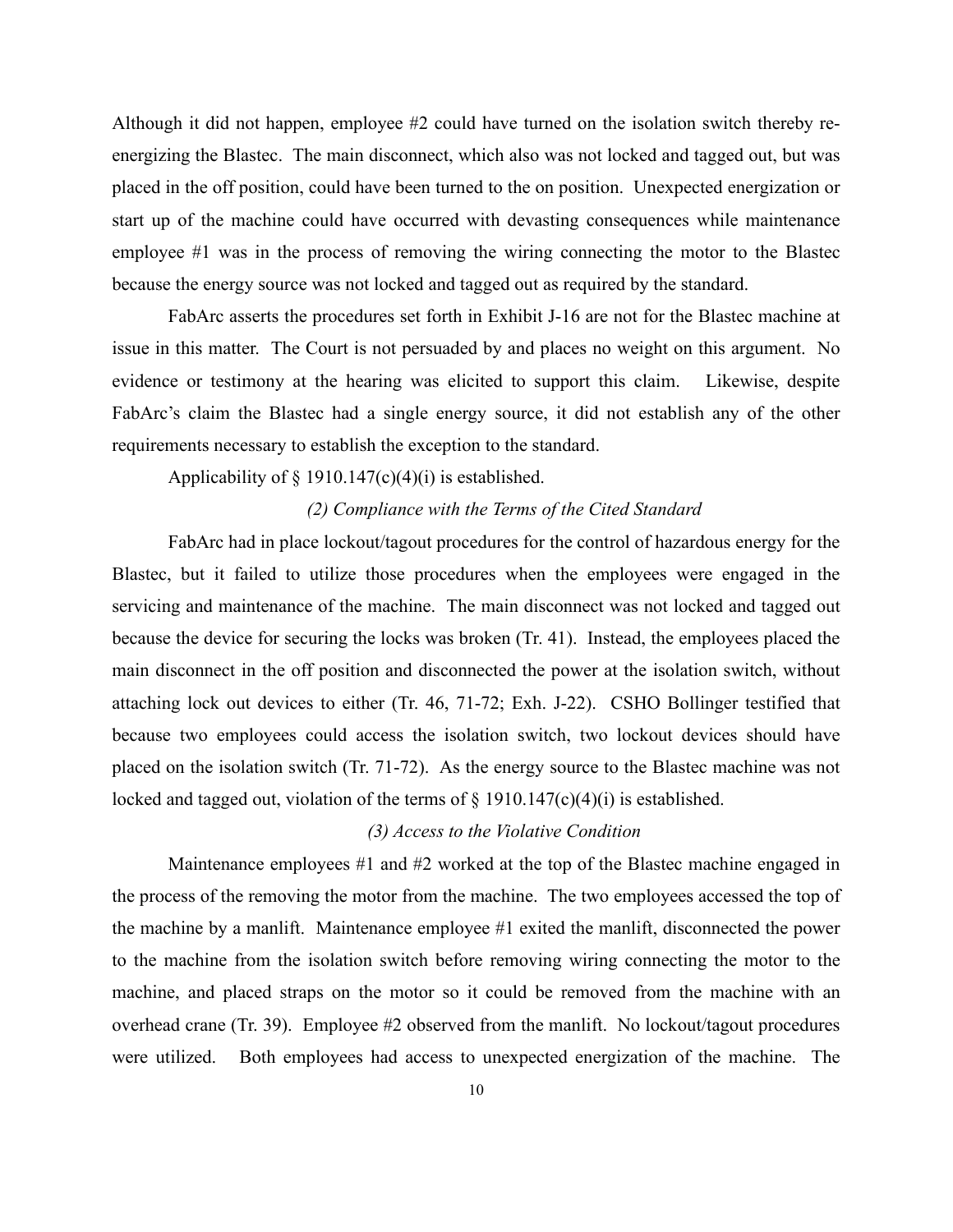Secretary has established access to the violative conditions.

#### *(4) Knowledge of the Violative Conditions*

To prove knowledge, the Secretary can show that a supervisor had either actual or constructive knowledge of the violation and such knowledge is generally imputed to the employer. An employee who has been delegated authority over another employee, even if only temporarily, is considered to be a supervisor for purposes of imputing knowledge to an employer. *American Engineering & Development Corp*., 23 BNA OSHC 2093, 2012 (No. 10-0359, 2012); *Diamond Installations, Inc*., 21 BNA OSHC 1688 (Nos. 02-2080 & 02-2081, 2006); *Tampa Shipyards, Inc.*, 15 BNA OSHC 1533 (Nos. 86-360 and 86-469, 1992). The employee's job function rather than title is determinative. Therefore, the Commission has imputed the knowledge of a "working leader," because although not a full-time supervisor he was a supervisor at the time of the alleged violation.

FabArc contends the Secretary cannot establish its management knew the maintenance employees were in the process of removing the malfunctioning motor from the Blastec since the maintenance supervisor was not onsite at the time of the alleged violation. The Court disagrees. Maintenance employee #1 testified he was the leadman when his supervisor was not present (Tr. 28). As such, he had authority over the employee in the manlift and therefor is a supervisor for purposes of imputing knowledge to FabArc.

Where the Secretary shows that a supervisor had either actual or constructive knowledge of the violation, such knowledge is generally imputed to the employer." *ComTran Crp., Inc. v. U. S. Dep't of Labor*, 722 F.3d 1304, 1307-08 (11<sup>th</sup> Cir. 2013). A supervisor's knowledge of a subordinate employee's violative conduct may be imputed to the employer even when the supervisor himself is simultaneously involved in the same violative conduct. *Quinlan v. U. S. Dept. of Labor*, 812 F.3d 832 (11<sup>th</sup> Cir. 2016). Knowledge is imputed through leadman maintenance employee #1 who testified the place for securing locks on the main disconnect was broken. Although he disconnected the power at the isolation switch, he did not place a lock on the device. He also was aware employee #2 was in proximity of the isolation switch and also had not placed a lock on it.

The evidence also establishes knowledge through FabArc designated management. The Safety Director advised CSHO Bollinger that the maintenance office knew of the broken handle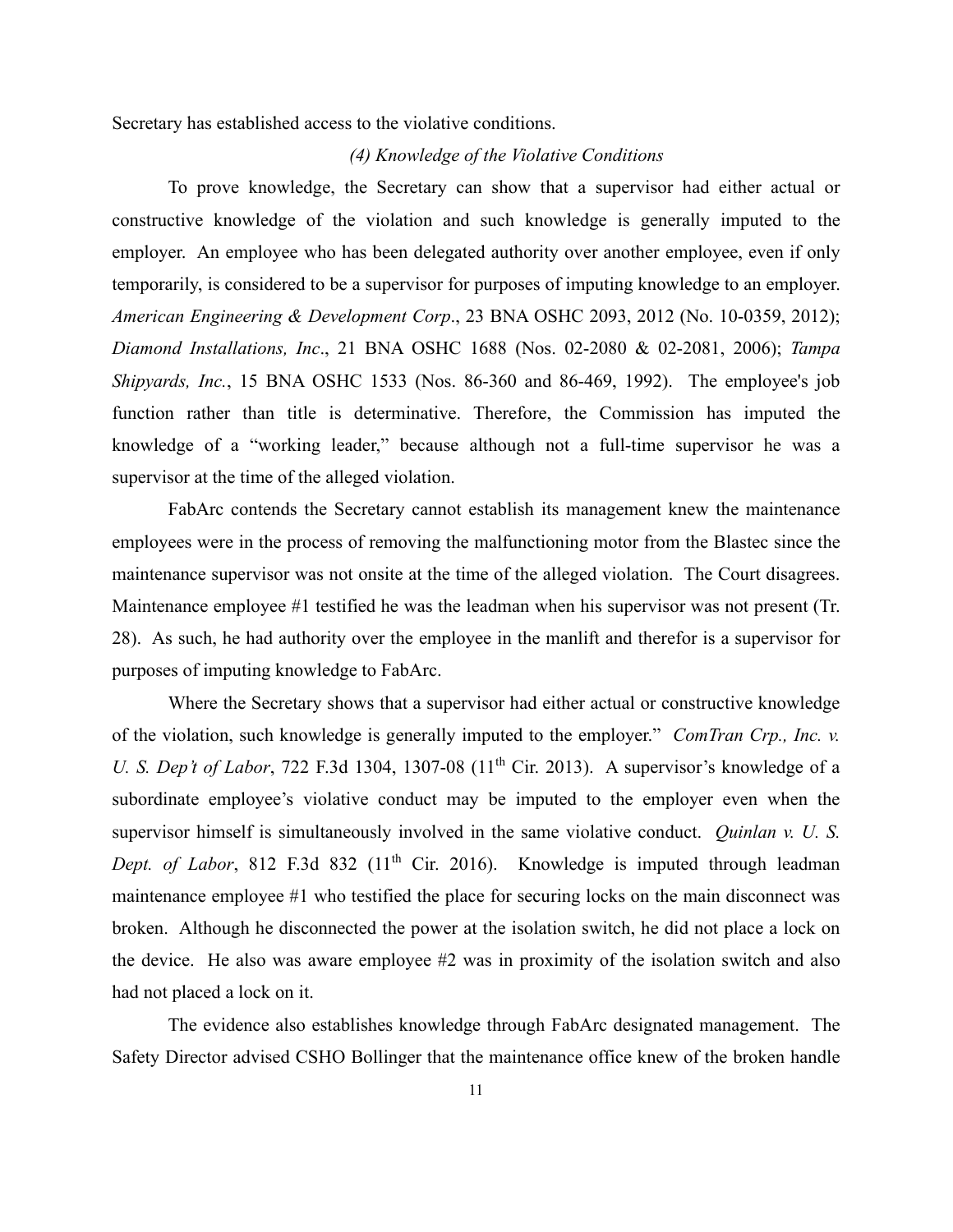on the main disconnect and had ordered a replacement part for it. Nonetheless, employees worked on equipment without applying locks (Exh. J-23).

 Knowledge of the violative condition is established. The Secretary has proven all elements of his prima facie case.

## **Item 3: Alleged Serious Violation of § 1910.178(p)(1)**

*Alleged Violation Description*

Item 3 alleges:

On or about October 11, 2018- East Shop Detail Bay, the forklift had been operated since February without a working horn and had been operated for two weeks with a leak that had not been evaluated.

#### *Section 1910.178(p)(1)*

Section 1910.178(p)(1) provides:

*Operation of the truck.* (1) If at any time a powered industrial truck is found to be in need of repair, defective, or in any way unsafe, the truck shall be taken out of service until it has been restored to safe operating condition.

#### *(1) Applicability of the Cited Standard*

Section 1910.178(a)(1), addressing the applicability of powered industrial trucks,

provides:

This section contains safety requirements relating to fire protection, design, maintenance, and use of **fork trucks,** tractors, platform lift trucks, motorized hand trucks, and other specialized industrial trucks powered by internal combustion engines[.]

(emphasis added)

Forklifts were used in FabArc's facility. CSHO Bollinger, pursuant to the Reginal Emphasis Program for powered industrial trucks which included forklifts, expanded her inspection to include a forklift that operated in the vicinity of the accident (Tr. 74-75; Exh. J-18). The Secretary has established applicability of  $\S$  1910.178(p)(1).

#### *(2) Compliance with the Terms of the Cited Standard*

Inspection records of the forklift show that its horn was not operational and had not been functional since February 2018. The forklift also had leaks which were not repaired until August 2018. The forklift was operated during the time period it had these defects and was not taken out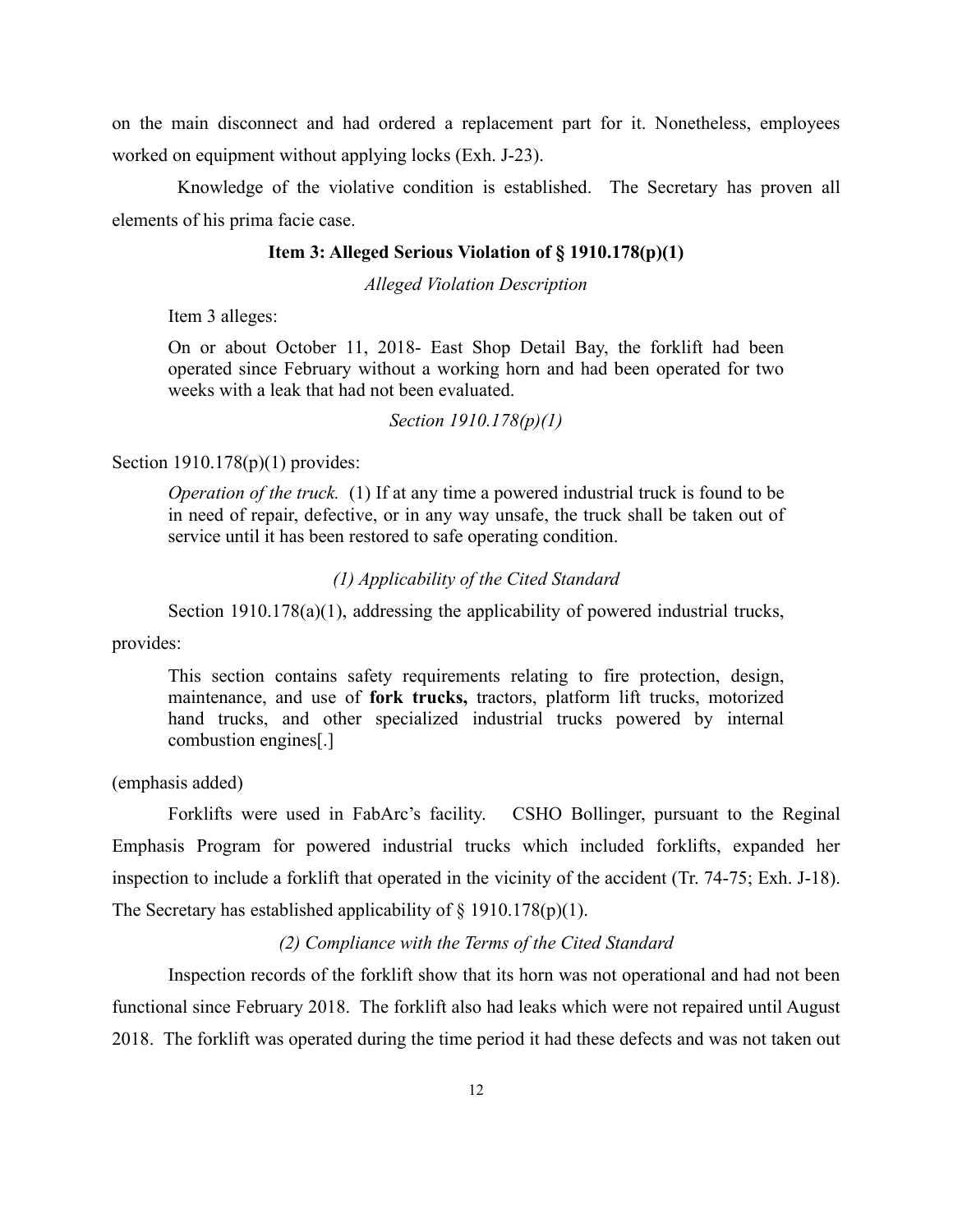of service (Tr. 75; Exhs. J-17, J-23). FabArc does not dispute these conditions of the forklift. Maintenance supervisor Saccal advised CSHO Bollinger sometimes the forklift leaked because it was overfilled. Communication from FabArc's safety director revealed the current leak was due to an issue with the side shifter, which though disabled, still caused problems (Exh. J-23). Parts for the horn had been ordered and the leak issues were resolved (Exh. J-23). Although FabArc argues a horn was not necessary because the forklift had a yellow strobe light for a warning device, the safety director had informed the automotive mechanic that a horn was critical (Tr. 106; Exh. J-23; FabArc brief, p. 10).

Violation of the terms of  $\S$  1910.178(p)(1) is established.

#### *(3) Access to the Violative Condition*

The evidence adduced at the hearing establishes the forklift had operated since February 2018 without a working horn and had operated with a leak until August 2018 in the vicinity where employees worked. OSHA's violation worksheet shows three maintenance employees were exposed (Exhs. J-17, J-23). The Secretary has established access to the violative conditions.

# *(4) Knowledge of the Violative Conditions*

FabArc's maintenance supervisor Saccal completed the daily inspection reports for the forklift (Exhs. J-17; J-23). Knowledge of the violation is established. The Secretary has proven all elements of his prima facie case.

### **Characterization of the Violations**

The Secretary characterized the violations of the standards found at  $\S$ § 1910.147(c)(4)(i) and 1910.178(p)(1) as serious. A serious violation is established when there is "a substantial probability that death or serious physical harm could result [from a violative condition] . . . unless the employer did not, and could not with the exercise of reasonable diligence, know of the presence of the violation." 29 U.S.C. § 666(k).

By not locking and tagging out the Blastec machine before working on it as required by §  $1910.147(c)(4)(i)$ , maintenance employee #1 was exposed to the unexpected energization of the machine which was powered by 480 volts of electricity and as a result could sustain an electric shock or be electrocuted.

Not taking out of service a forklift which was not in safe operating condition as required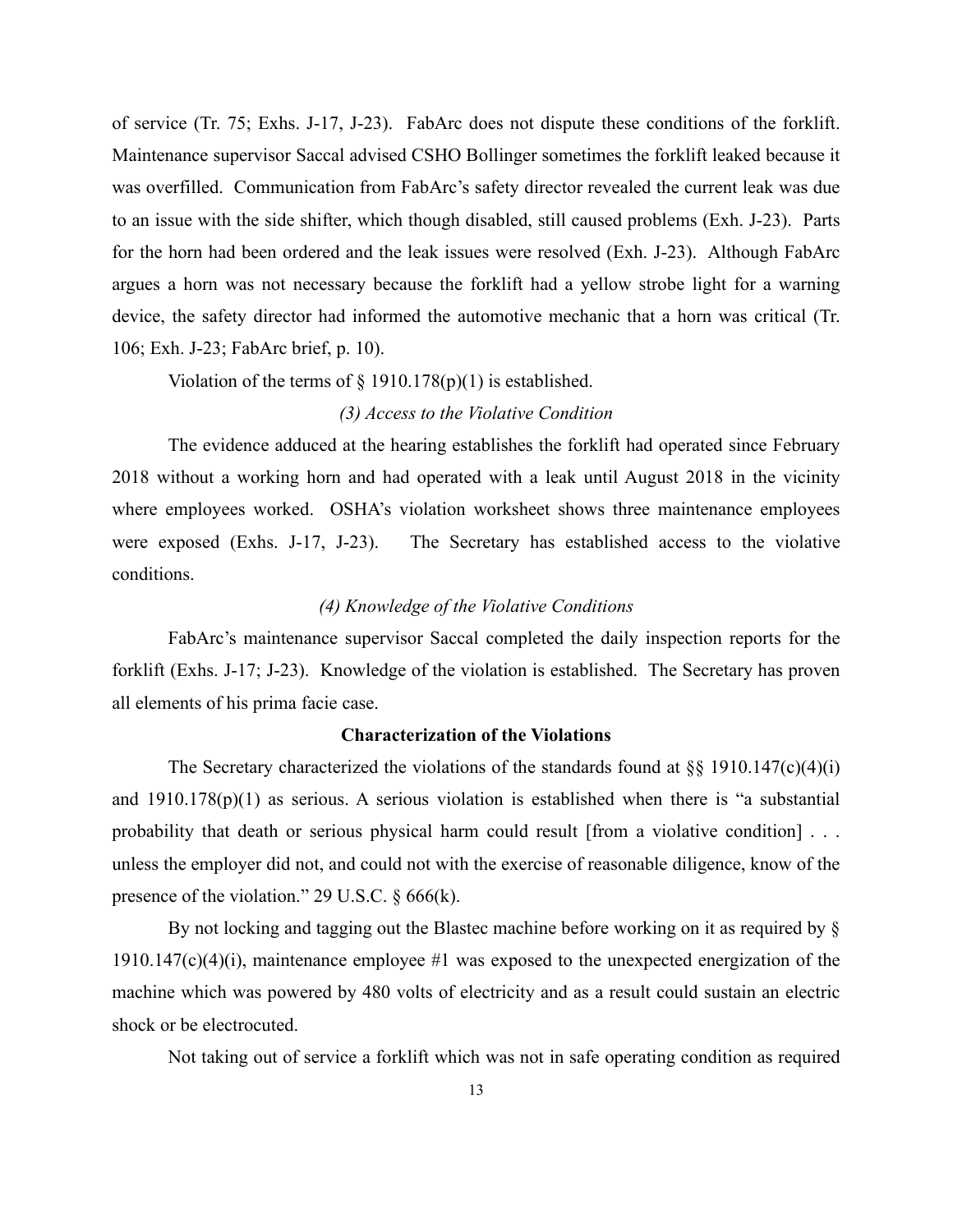by §1910.178(p)(1) can result in serious injury or death to employees. Here, the forklift without an operating horn could result in serious injuries or death to employees in the vicinity of the moving forklift. Leaks from the forklift also presented slip and fall hazards to employees, creating a substantial possibility of death or serious physical harm.

The Secretary properly characterized the cited violations as serious.

## **PENALTY DETERMINATION**

"In assessing penalties, section 17(j) of the Act requires the Commission to give due consideration to the gravity of the violation and the employer's size, history of violation, and good faith. [29 U.S.C. § 666\(j\).](https://1.next.westlaw.com/Link/Document/FullText?findType=L&pubNum=1000546&cite=29USCAS666&originatingDoc=Iec8e1f76fa3811d9bf60c1d57ebc853e&refType=RB&originationContext=document&transitionType=DocumentItem&contextData=(sc.DocLink)#co_pp_267600008f864) Gravity is a principal factor in the penalty determination and is based on the number of employees exposed, duration of exposure, likelihood of injury, and precautions taken against injury." *Siemens Energy & Automation, Inc*., No. 00-1052, 2005 WL 696568, at \*3 (OSHRC February 25, 2005) (citation omitted). "Gravity, unlike good faith, compliance history and size, is relevant only to the violation being considered in a case and therefore is usually of greater significance. The other factors are concerned with the employer generally and are considered as modifying factors.'' *Natkin & Co. Mech. Contractors*, No. 401, 1973 WL 4007, at \*9, n. 3 (OSHRC April 27, 1973).

FabArc employs approximately 300 employees at its Oxford, Alabama facility (Tr. 58; Exh. J-1  $\P$ 4). It had been inspected three times by OSHA in the five years prior to the inspection (Tr. 78). OSHA did not apply any reductions for size or history. However, it applied a 15% good faith reduction to each gravity-based penalty. The Court credits FabArc with an additional good faith reduction based on its immediate correction of the violative conditions and its cooperation with OSHA during the inspection.

OSHA rated the gravity of the violations in Items 2 and 3 as moderate. CSHO Bollinger testified the gravity of the violation cited in Item 2 was rated moderate because employees could receive an electric shock if the 480 volt circuit was reenergized, and such an injury could result in death (Tr. 72-73).<sup>[8](#page-13-0)</sup> She based the moderate gravity rating for Item 3 on concluding that a violation would be of medium severity since any injury could result in hospitalization, and by concluding the probability of an injury occurring was lesser because only a few employees were

<span id="page-13-0"></span><sup>8</sup> CSHO Bollinger testified that she had cut and pasted some information in the Violation Worksheet. The information for the probability justification should have reflected electrical hazard (Tr. 73).